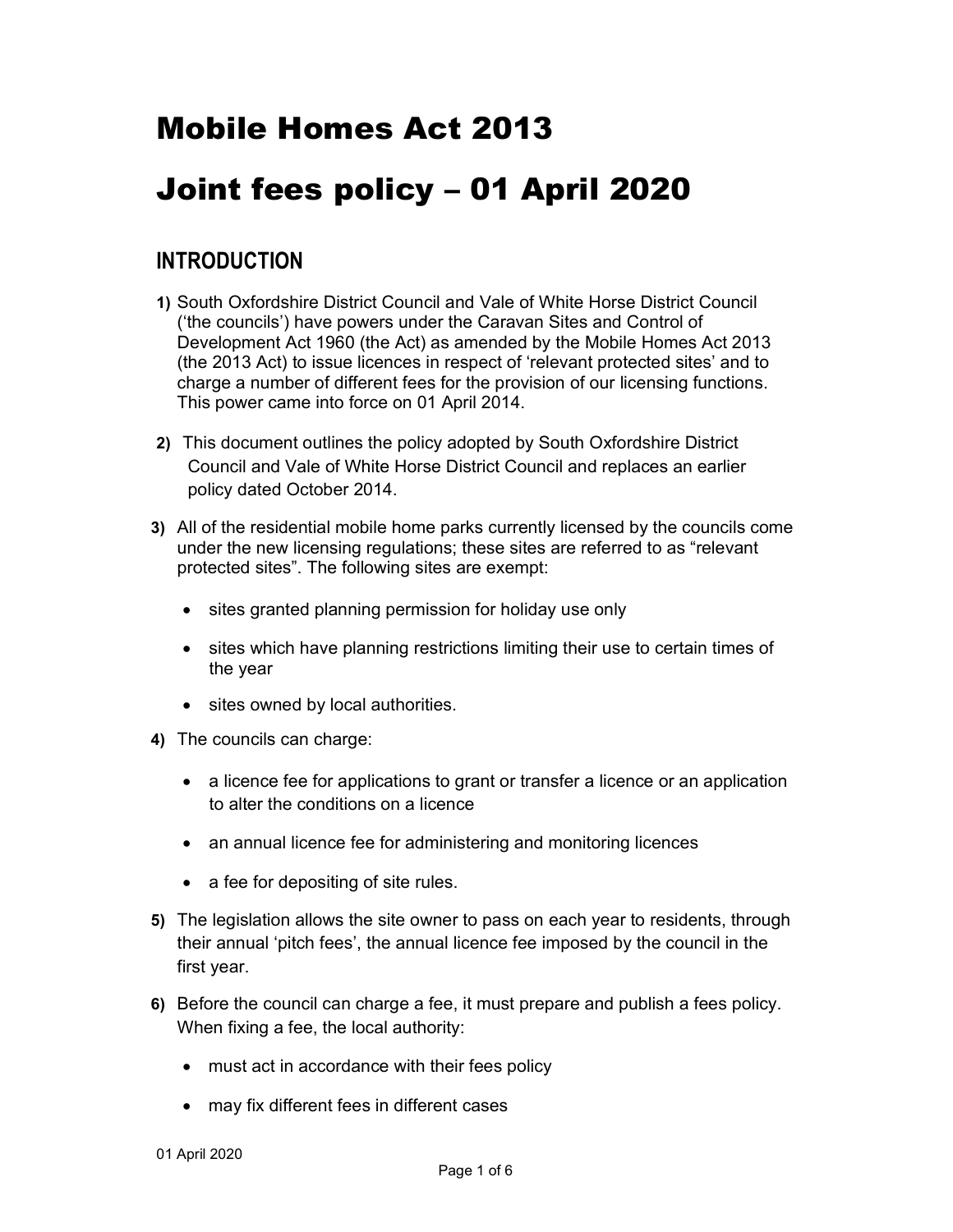- may determine that no fee is required in some cases.
- 7) Any fees charged must fairly cover the costs (or part of the costs) incurred by the council under its functions in Part 1 of the Act, other than the costs of enforcement action. They must be reasonable and transparent and whilst different fees can apply to different types of cases, there must be consistency in the fee structure and its application.

## POLICIES

8) This legislation requires any person who operates a business of owning/managing a "relevant protected site" in South Oxfordshire District Council or Vale of White Horse District Council areas must apply to the relevant council for a site licence.

## NEW APPLICATIONS, TRANSFERS AND ALTERATION FEES

9) Applications for a new site licence, to transfer a licence or to alter a site licence must use the prescribed form, enclose a copy of all relevant documentation and be submitted with the correct fee for the application to be accepted and processed by the councils.

#### POLICY MH 1: Incomplete applications

Incomplete licence applications, including those not accompanied by the correct fee, requested supporting documentation or all relevant disclosure certificate/s will not be processed. Incomplete applications will be returned to the applicant.

# EXISTING SITE LICENCE FEES

- 10) The annual licence fee is calculated to establish the councils' reasonable costs in officer time and administering the licence and shall in part be based on the number of mobile home units on the park. These 'inspection costs' include time taken inspecting the parks, associated time for staff travel to and from site and compiling inspections reports and follow-up correspondence (if necessary).
- 11) This risk rating score (Appendix 1) dictates subsequent inspection frequency and considers the level of compliance and management of a mobile home park. This means that a park which is problematic and requires significant officer involvement pays a higher annual licence fee than other compliant sites licensed by the councils. (I.e. If the calculated risk rating score comes out with an inspection frequency of once every three years, the annual licence fee is the inspection cost is split over the three years).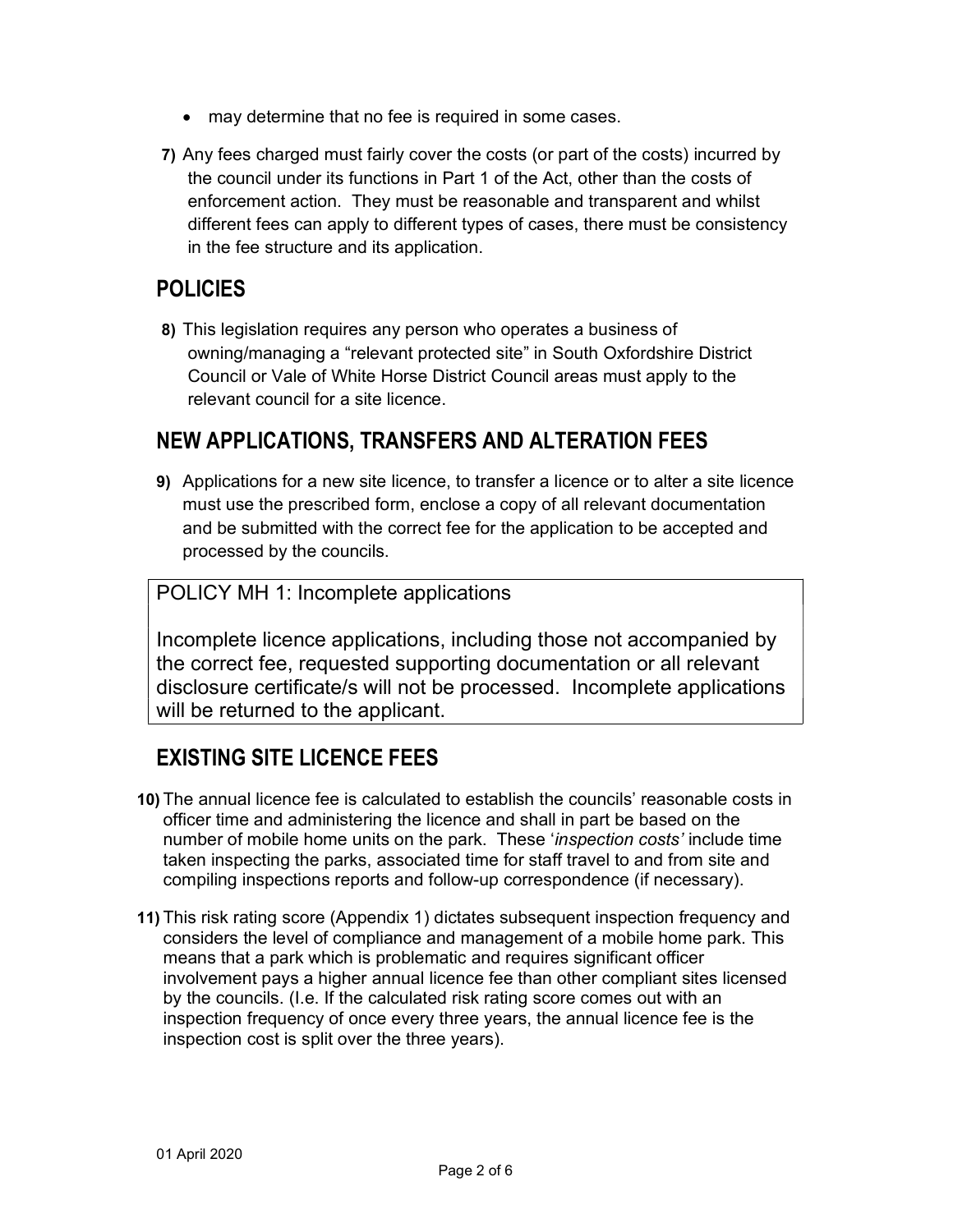The inspection costs and annual licence fees are set in accordance with the provisions of the 2013 Act and with the regulators code.

- 12) The councils, in setting their fees policy, can exempt certain types or categories of sites from licence fees. They have therefore determined that the fee policy shall exempt from licence fees those sites that have three units or less. These sites generally require little or no council involvement beyond issuing the licence.
- 13) The councils shall invoice mobile home park owners their annual licence fee by 31 July of each year of the specific licensing period. The fee shall be paid in line with the councils' invoicing policies.

POLICY MH 2: New and existing site licence fees for less than three units.

No licence fee shall be charged for mobile home parks with less than three units.

POLICY MH 3: Existing site licence fees for three or more units

Existing sites shall be issued with an annual invoice for their licence fee by the 31 July of each year.

#### POLICY MH 4: Fee reviews

Application fees will be reviewed annually and will be published on the councils' websites.

### APPEALS AGAINST THE FEES CHARGED

14) A licence holder has the right to apply to the First Tier Tribunal if they disagree with the licence fee being charged.

### FEES FOR DEPOSITING SITE RULES

- 15) Site rules are different to the site licence conditions and are put in place by the owner of the site to ensure acceptable standards are maintained. The new Act has changed the way site rules must be agreed between the park owner and residents. Councils are now required to keep a register of site rules deposited from the park owner.
- 16) The councils will charge a fee to cover the councils' costs for depositing site rules.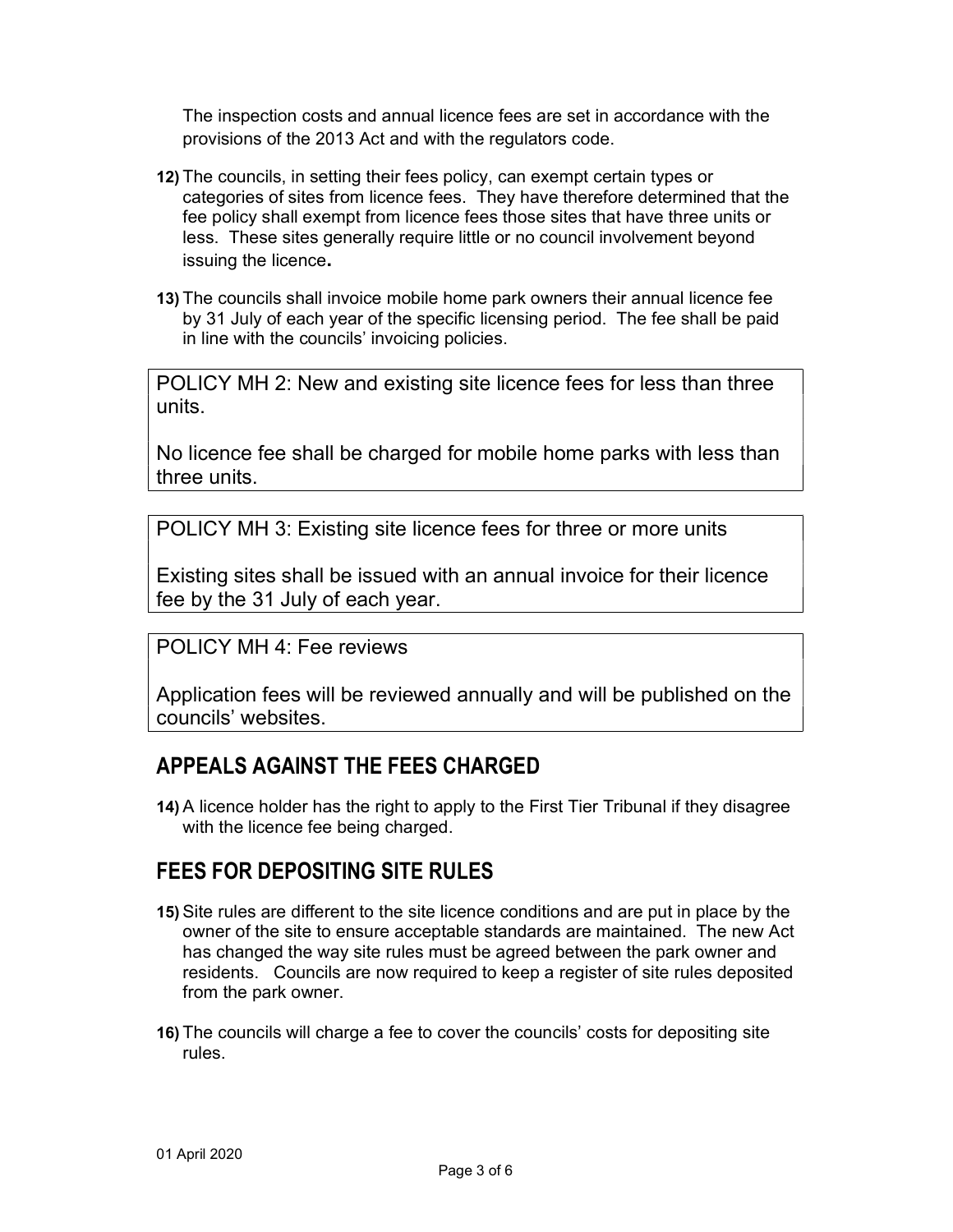POLICY MH 5: Depositing site rules.

The councils will keep an up to date register of site rules deposited by park owners.

The councils will charge a fee calculated to recover our costs for receiving and publishing the mobile home park's site rules.

# END OF POLICY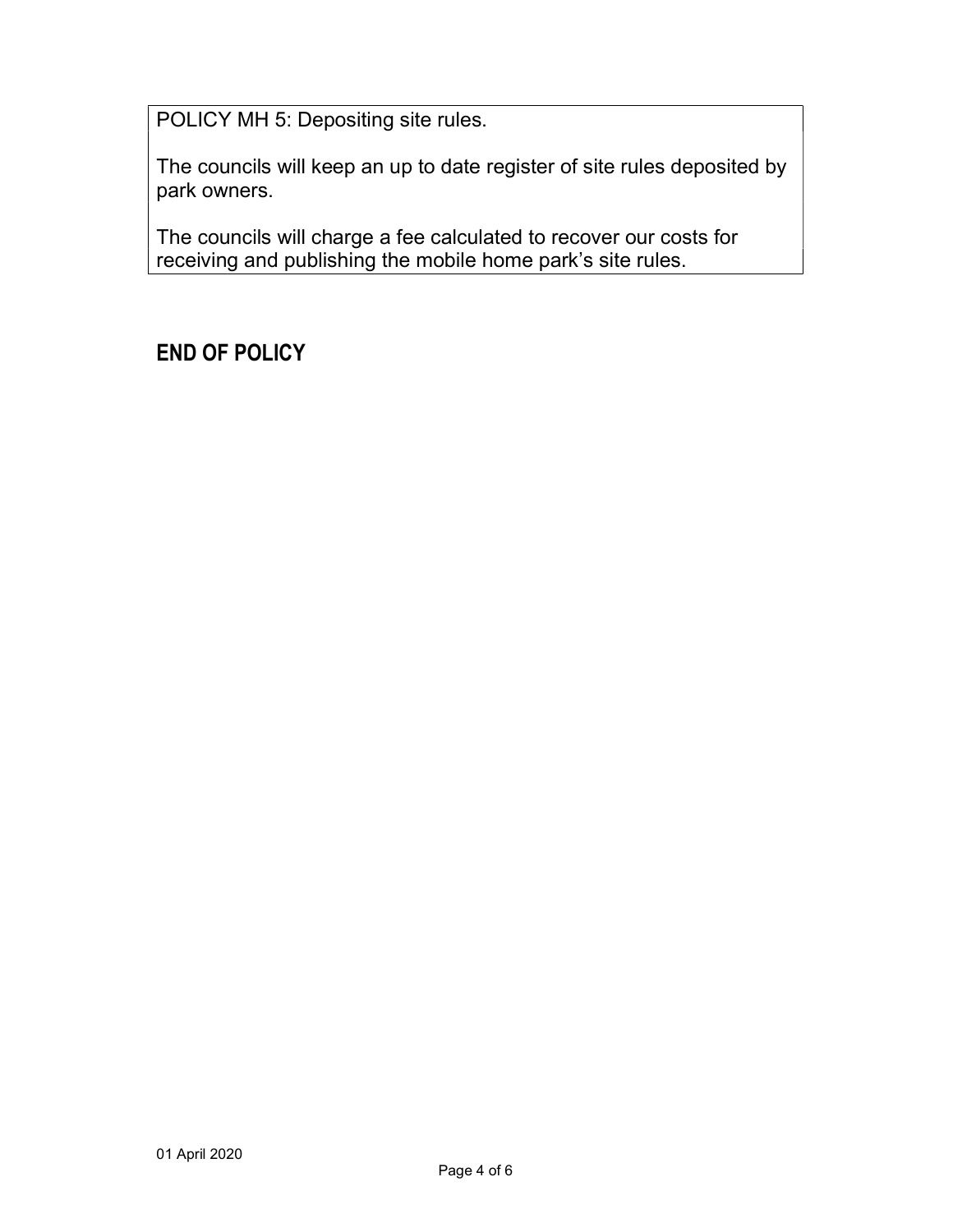| <b>Element</b>                              | <b>Guidance</b>                       | <b>Scoring options</b> | <b>Score</b> |
|---------------------------------------------|---------------------------------------|------------------------|--------------|
| <b>Size of Park</b>                         | < 3 Homes                             | 5                      |              |
|                                             | $3 - 10$ Homes                        | 10                     |              |
|                                             | $11 - 50$ Homes                       | 15                     |              |
|                                             | $51 - 100$ Homes                      | 20                     |              |
|                                             | 101+ Homes                            | 30                     |              |
| <b>Density/Fire</b><br>safety:              | 0 No problems                         | 0                      |              |
|                                             | 1 Density/Fire Safety issue           | 10                     |              |
| Spacing<br>/Hardstandings                   | 2 Density/Fire Safety issues          | 25                     |              |
| Sheds/<br>exposed LPG in<br>6m <sup>2</sup> | 3 Density/Fire Safety issues          | 50                     |              |
| Combustible<br>material                     | 4 Density/Fire Safety issues          | 75                     |              |
|                                             | 5+ Density/Fire Safety issues         | 100                    |              |
| Roads and paths                             | No problems                           | 0                      |              |
| Condition                                   | Some minor ruts/potholes              | 5                      |              |
| Width                                       | Moderate disrepair/path               |                        |              |
|                                             | widths incorrect                      | 10                     |              |
|                                             | Width too narrow                      | 20                     |              |
|                                             | Inaccessible to emergency<br>vehicles | 50                     |              |
| <b>Water Supply</b>                         | No problems                           | $\Omega$               |              |
| Water<br>pressure                           | Minor pressure issues                 | 10                     |              |
| Wholesome                                   | Very low of pressure                  | 25                     |              |
|                                             | Unwholesome supply                    | 50                     |              |
| <b>Drainage</b>                             | No problems                           | 0                      |              |
| <b>Foul Water</b>                           | Occasional                            |                        |              |
|                                             | blockages/shallow pooling             | 10                     |              |
| Surface                                     | Regular blockages/shallow             |                        |              |
| water                                       | pooling<br>Frequent blockages/deep    | 25                     |              |
|                                             | pooling                               | 50                     |              |
|                                             | Defective drainage/flooding           | 75                     |              |
| <b>Electric Supply</b>                      | No problems                           | 0                      |              |
| Adequate                                    | Electrical certificate out of         |                        |              |
| supply                                      | date                                  | 10                     |              |
| Certificate                                 | <b>Faults identified or</b>           |                        |              |
| up to date                                  | suspected, but not remedied           | 50                     |              |
| Maintained                                  | Poor/unsafe supply                    | 75                     |              |